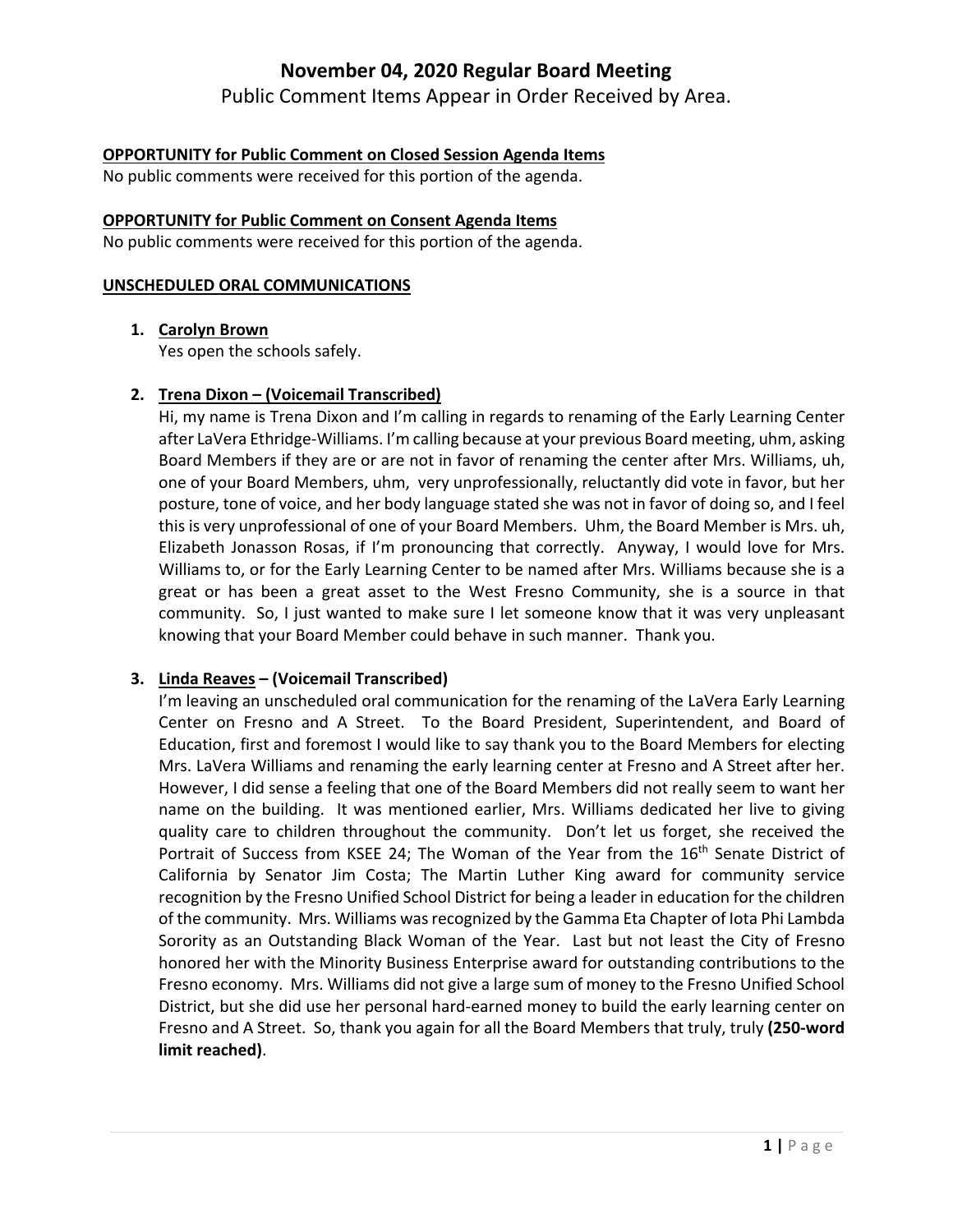Public Comment Items Appear in Order Received by Area.

# **4. Shirley Jean Harris**

November 2, 2020

To The Superintendent and President of the Board of Education (Fresno Unified School District):

This letter is to express my disappointment with Board Member Elizabeth Jonasson Rosas' remarks regarding the renaming of the present FUSD Early Learning Center. I felt that Mrs. Rosas had reservations regarding the recipient as a worthy nominee of the renaming of the site.

Public input was sought from August 26, 2020 to September 26, 2020. The Board received and reviewed the list of the nominees, which included Mrs. Williams. It is my hope that Mrs. Rosas, remembered this nomination was the result of an online survey (AR 7310).

Mrs. LaVera Williams was nominated because of the fact that she is well known and a pillar of the community. She has been a resident of West Fresno for over 75 years.

I am also hopeful that Mrs. Rosas' remembers that Mrs. LaVera Williams was recognized by the Fresno Unified School District as a recipient of the Martin Luther King Jr. Award for Community Service for being a LEADER in education for the children of the community and that Mrs. LaVera Williams received the 2018 Legacy Trailblazer Award presented by the Fresno County Superintendent of Schools at the African American Student Leadership Conference where over 1,100 students, parents, facility and community leaders were in attendance.

In closing, I would like to thank the Superintendent Robert Nelson, the President of the Board of Education (Fresno Unified School District), and Mrs. Elizabeth Jonasson Rosas for your **(250‐ word limit reached)**.

# **B. CONFERENCE/DISCUSSION AGENDA**

#### **B‐18, HOLD a Public Hearing in the Matter of the Aspen Ridge Public School Charter Petition**

#### **1. Emily Sterling**

My name is Emily Sterling. I am addressing item B‐18 on the FUSD Board agenda. I am in support of the new 7‐12 school, Aspen Ridge Public School. I have been a parent of student(s) at a current Aspen school, and I want my student to continue to have the option to attend an Aspen school through high school. I believe that parents should have a choice about what school is best for their students. Summit Learning has helped my student to grow both socially and academically. I believe that Aspen will prepare my student for college and a career. Please consider voting YES to approve the new Aspen Ridge Public School!

# **2. Pamela Allen**

My name is Pamela Allen. I am addressing item B‐18 on the FUSD Board agenda. I am in support of the new 7‐12 school, Aspen Ridge Public School. I have been a parent of student(s) at a current Aspen school, and I want my student to continue to have the option to attend an Aspen school through high school. I believe that parents should have a choice about what school is best for their students. Summit Learning has helped my student to grow both socially and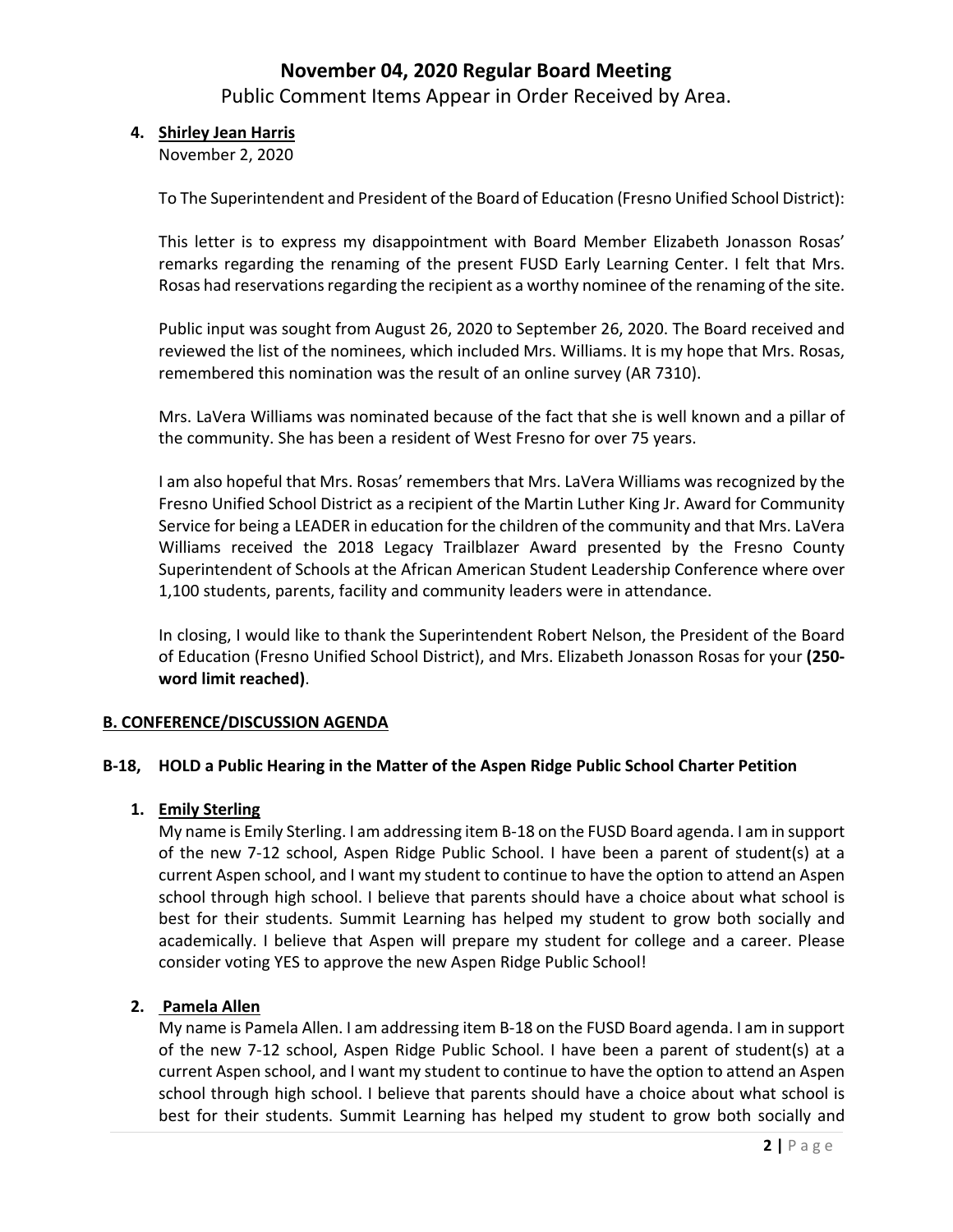# Public Comment Items Appear in Order Received by Area.

academically. I believe that Aspen will prepare my student for college and a career. Please consider voting YES to approve the new Aspen Ridge Public School!

#### **3. Linda Vasquez**

My name is Linda Vasquez. I am addressing item B-18 on the FUSD Board agenda. I am in support of the new 7-12 school, Aspen Ridge Public School. I have been a parent of student(s) at a current Aspen school, and I want to my student to continue to have the option to attend an Aspen school through high school. I believe that parents should have a choice about what school is best for their students. Summit Learning has helped my student to grow both socially and academically. I believe that Aspen will prepare my student for college and a career. Please consider voting YES to approve the new Aspen Ridge Public School!

#### **4. JD Foster**

Fresno Unified School District Board,

My name is JD Foster. I am writing to address item B‐18 on the FUSD Board agenda. I am in support of the new 7-12 school, Aspen Ridge Public School. I am a parent of a student at a current Aspen school, and I want my student to continue to have the option to attend an Aspen school through high school. I believe that parents should have a choice about what school is best for their students. Summit Learning has helped my student to grow both socially and academically. I believe that Aspen will prepare my student for college and a career. Please consider voting YES to approve the new Aspen Ridge Public School!

# **5. Jodi Clark**

My name is Jodi Clark. I am addressing item B‐18 on the FUSD Board agenda. I am in support of the new 7‐12 school, Aspen Ridge Public School. I have been a parent of student(s) at a current Aspen school, and I want to my student to continue to have the option to attend an Aspen school through high school. I believe that parents should have a choice about what school is best for their students. Summit Learning has helped my student to grow both socially and academically. I believe that Aspen will prepare my student for college and a career. Please consider voting YES to approve the new Aspen Ridge Public School!

The school staff is phenomenal with our kids and our parents. They provide support, kindness and a great education to our students and families.

I would love to send my 7th grader next year to the new Aspen High School.

I also feel great comfort knowing that my kids are kept safe while away from home. Thank you for your time.

# **6. Dulce Calderon**

My name is \_\_\_Dulce Calderon \_\_\_. I am addressing item B-18 on the FUSD Board agenda. I am in support of the new 7-12 school, Aspen Ridge Public School. I have been a parent of student(s) at a current Aspen school, and I want to my student to continue to have the option to attend an Aspen school through high school. I believe that parents should have a choice about what school is best for their students. Summit Learning has helped my student to grow both socially and academically. I believe that Aspen will prepare my student for college and a career. Please consider voting YES to approve the new Aspen Ridge Public School!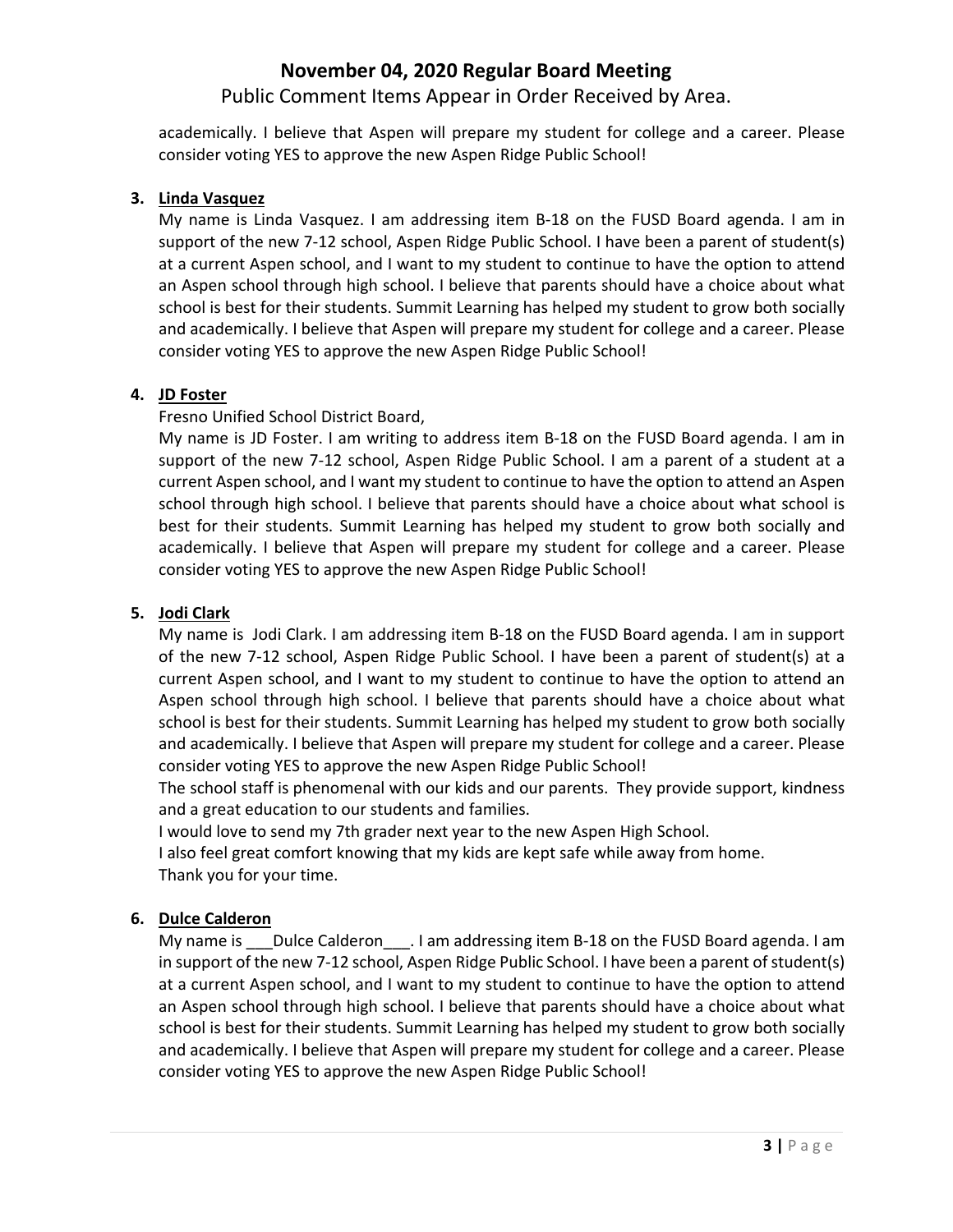Public Comment Items Appear in Order Received by Area.

# **7. Carol Villagrana**

My name is Carol Villagrana. I am addressing item B‐18 on the FUSD Board agenda. I am in support of the new 7‐12 school, Aspen Ridge Public School. I have been a parent of 7th grader Cyrus Leggi at current Aspen school, and I want my son to continue to have the option to attend an Aspen school through high school. I believe that parents should have a choice about what school is best for their students. Summit Learning has helped my student to grow both socially and academically. Summit has been our saving grace and made us aware of gaps in Cyrus education. Once we knew the gaps we were able to find him the support he needed to excell. Summit has helped my son more than academically. Before Summit I did not think my son despite his best efforts would ever be prepared for college.. I believe that Aspen will prepare my son for college and a career. Please consider voting YES to approve the new Aspen Ridge Public School!

# **8. Mary Nixon**

# Hello,

This year will be my eighth year teaching Visual Art at Aspen Public School. My name is Mary Nixon and I would like to express my support forthe new 7‐12 school, Aspen Ridge Public School in reference to item B-18 on the FUSD School Board agenda. Many of our students and parents have expressed a strong desire to open a 7‐12 school to continue the quality education the students are receiving at Aspen Public School. Please consider the needs of the students and the parents so they have the choice of sending their child to Aspen through high school. We would like you to strongly consider voting YES to approve the new Aspen Ridge Public School.

# **9. Dalia Lazaro**

Hello, my name is Dalia Lazaro, and I'm a current parent of two students at Aspen School. I'm writing regarding the item B-18 on the FUSD Board agenda. I'm in support of the new 7-12 school, Aspen Ridge Public School. My daughter started in first grade at Aspen, now she is a fourth grader. My son started kindergarten last year, and now he isin first grade. I'm a furtunate because my kids are getting the best education. Submit Learning has help my kids be more confident and helped them grow academically. They are getting prepared for college and for a career at Aspen School. I believe parents should have the right and option to continue their kids all the way through high school in an Aspen school. We know what is best for our students education and Aspen School is providing the best academic education and preparing our students for the future. For these reasons you should consider a YES to approve the new Aspen Ridge Public School.

# **10. Alicia – (Submitted in Spanish and Translated)**

# Sent from my iPhone.

My name is Alicia. I am referencing item B-18 on the Fresno Unified Board meeting agenda. I support the new 7‐12 school, Aspen Ridge Public School. I am the parent of two students who currently attend an Aspen School and I would like my children to continue to have the option of attending an Aspen School through high school. As a parent, I can choose which school is best for my students. Summit learning has greatly helped my students grow both socially and academically. Aspen will prepare my students for college and a career. I vote Yes to approve the New Aspen Ridge Public School!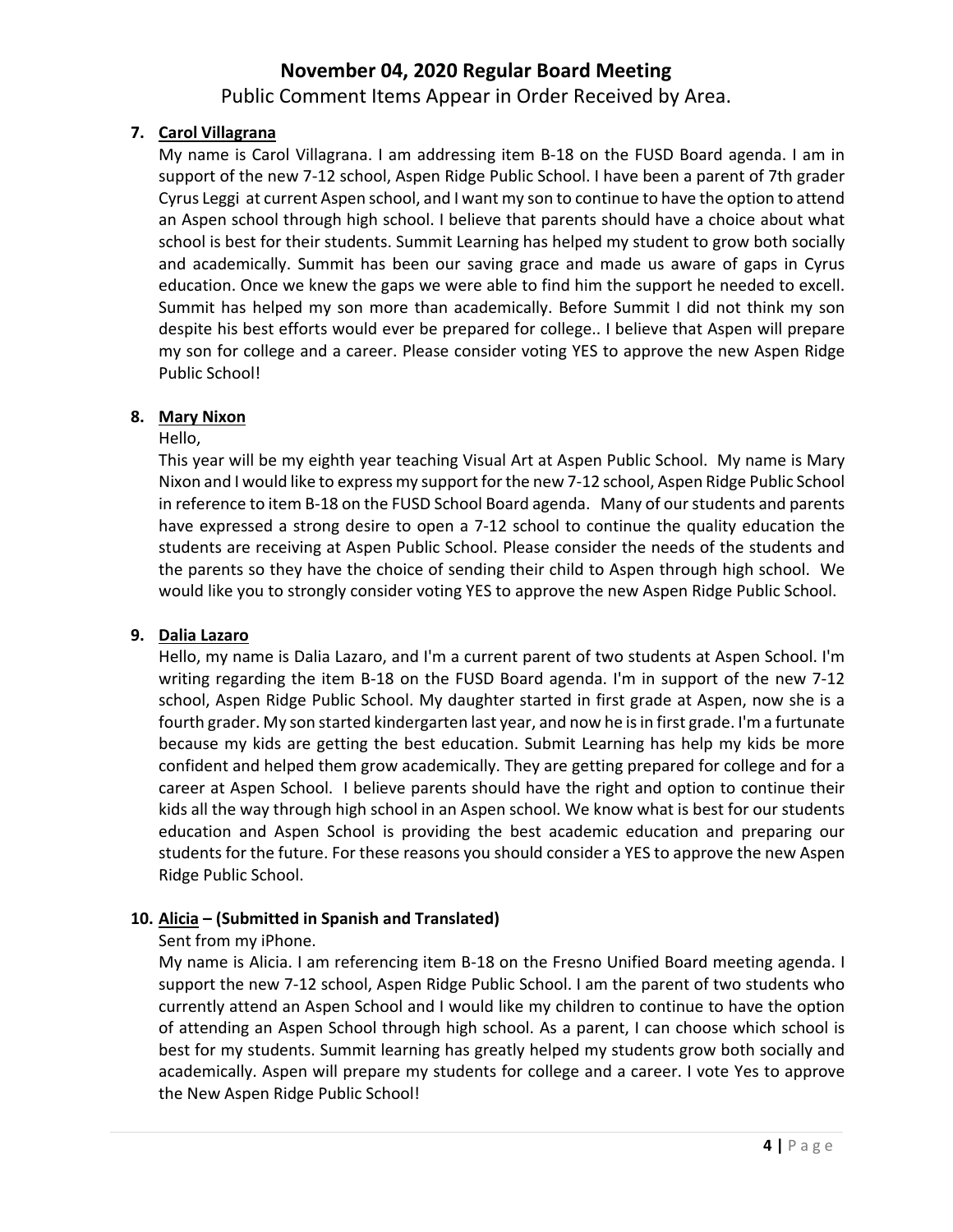Public Comment Items Appear in Order Received by Area.

# **11. Amandeep Kaur**

my name is amandeep kaur. I am addressing item b‐18on the FUSD Board agenda. I am in support of the new 7-12, Aspen Ridge public school. I enrolled my son in this school this year. This school is doing an amazing job compared to the other two districts that my son had attended the last couple years. My son has autism and he is in special education class. I finally have peace of mind that the teachers and staff of Aspen really care for their son to succeed in his education and try to help him any way they can. I did not feel that with the other two schools. I was actually already stressing about where I was going to send my son after 6th grade. Now I have a piece of mind that this school is planning on extending up to 12 grade. please consider voting yes to approve the new aspen ridge public school

# **12. Raul Trejo, Jr.**

My name is RAUL TREJO, JR.. I am addressing item B‐18 on the FUSD Board agenda. I am in support of the new 7‐12 school, Aspen Ridge Public School. I want our students to continue to have the option to attend an Aspen school through high school. I believe that parents should have a choice about what school is best for their students. Summit Learning has helped our students to grow both socially and academically. I believe that Aspen will prepare our students for college and a career. Please consider voting YES to approve the new Aspen Ridge Public School!

# **13. Shelly Coleman**

Hi. My name is Shelly Coleman. I am addressing item B-18 on the FUSD Board agenda. I come from a family of teachers and married into a family of teachers, so education is in my blood. I would like to express my support of the new Aspen Ridge Public School, which will serve grades 7 to 12. This is my fifth year as a parent at Aspen Valley Prep. My son is currently a 7th grader, and he very much wants to continue attending an Aspen school through high school. His father and I agree, having seen the quality of education he's received at Aspen Valley Prep. He has absolutely flourished using Summit Learning. It not only is a great educational tool, but it helps him take ownership of his education, a skill that will stay with him through his whole life. Aspen Schools don't just provide "book learning." Their students are gaining life skills and relational skills that will help make them future leaders in the community and beyond. As someone who values quality education and school choice, I ask you to consider voting YES to approve the new Aspen Ridge Public School.

# **14. Yessenia Silva**

My name is Yessenia Silva. I am addressing item B-18 on the FUSD Board agenda. I am in support of the new 7-12 school, Aspen Ridge Public School. I am a parent of 3 students at a current Aspen school, and I want my student to continue to have the option to attend an Aspen school through high school. I believe that parents should have a choice about what school is best for their students. Summit Learning has helped my student to grow both socially and academically. I believe that Aspen will prepare my student for college and a career. Please consider voting YES to approve the new Aspen Ridge Public School. Thank you very much.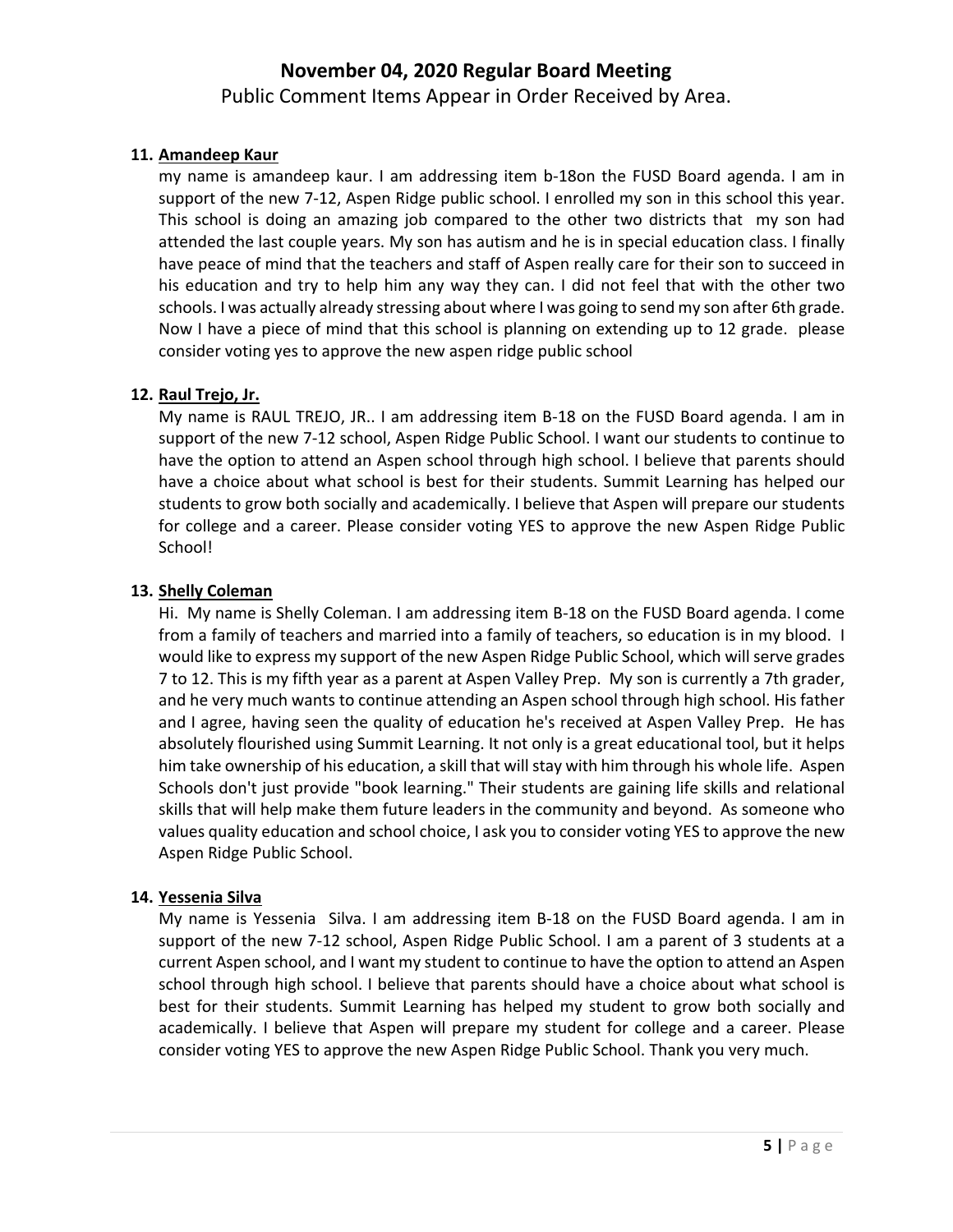Public Comment Items Appear in Order Received by Area.

# **15. Briana Cox**

My name is Briana Cox. I am addressing item B‐18 on the FUSD Board agenda. I am in support of the new 7‐12 school, Aspen Ridge Public School. I am the mother of a current student at Aspen Meadow Public Charter School and I have other children that will be attending in the future. I want my children to continue to have the option to attend an Aspen school through high school. I believe that parents should have a choice about what school is best for their students. This new school would help with continuing all of the bonds my child has created and other children will create while attending Aspen Schools. Summit Learning has helped my son to grow both socially and academically. I believe that Aspen will prepare my son as well as other students for college, a career, and being a productive member of society. I do not see my children continuing in FUSD for 7‐12th grade if an Aspen School is not an option. From a a devoted mother Please consider voting YES to approve the new Aspen Ridge Public School! Thank you!

#### **16. Kristin Green**

Hello,

My name is Kristin Green. I am addressing item B‐18 on the FUSD Board agenda. I am in support of the new 7‐12 school, Aspen Ridge Public School. I am a teacher at a current Aspen school, and I see the positive impact that Aspen is having on the students in our community. Our students should have the option to attend an Aspen school through high school and I believe that parents should have a choice about what school is best for their students. Summit Learning has been tremendous in helping our students grow both socially and academically. I believe that Aspen will prepare students for college and a career, resulting in a positive environment for our greater Fresno community. Please consider voting YES to approve the new Aspen Ridge Public School!

# **17. Margaret Rodriguez**

Hello, my name is Margaret Rodriguez. I would like to address item B-18 on the FUSD Board agenda. I am totally in support of the new 7-12 school, Aspen Ridge Public School. I have been a parent of student(s) at a current Aspen school, and I want and actually really feel its a Need that my children continue to have them attend an Aspen school through high school. Parents should have the choice with what school they feel is best for their students, in which I Deeply feel that this isthe school for mine! Summit Learning has helped my kids grow both socially and academically as well as myself as parent they have given me the tools to use to assist them along which i find so wonderful. I Know that this school will prepare my children for college and a career. Please consider voting YES to approve the new Aspen Ridge Public School!

# **18. Rosa Vidales**

To whom it may concern: My name is Rosa Vidales parents of Edgar Guerrero, 7th grader, My husband and I are very happy on how our son has grown so much academically, hes self-esteem, and how Aspen has been a big impact in our lives, we saw how much Edgar has changed for the best, he believes in himself, likes to challenge himself to suceed, I really believe a high school with same curriculum, anti bullying will benefit my son, Im so worried on what high‐school hell attend if we don't get our Aspen High, my son was in a school were he suffered bullying for 4 years and nothing was done, he never wanted to attend school, was always angry, and had sucidial taught at one time, so as parents we did everything we could to change that, we feel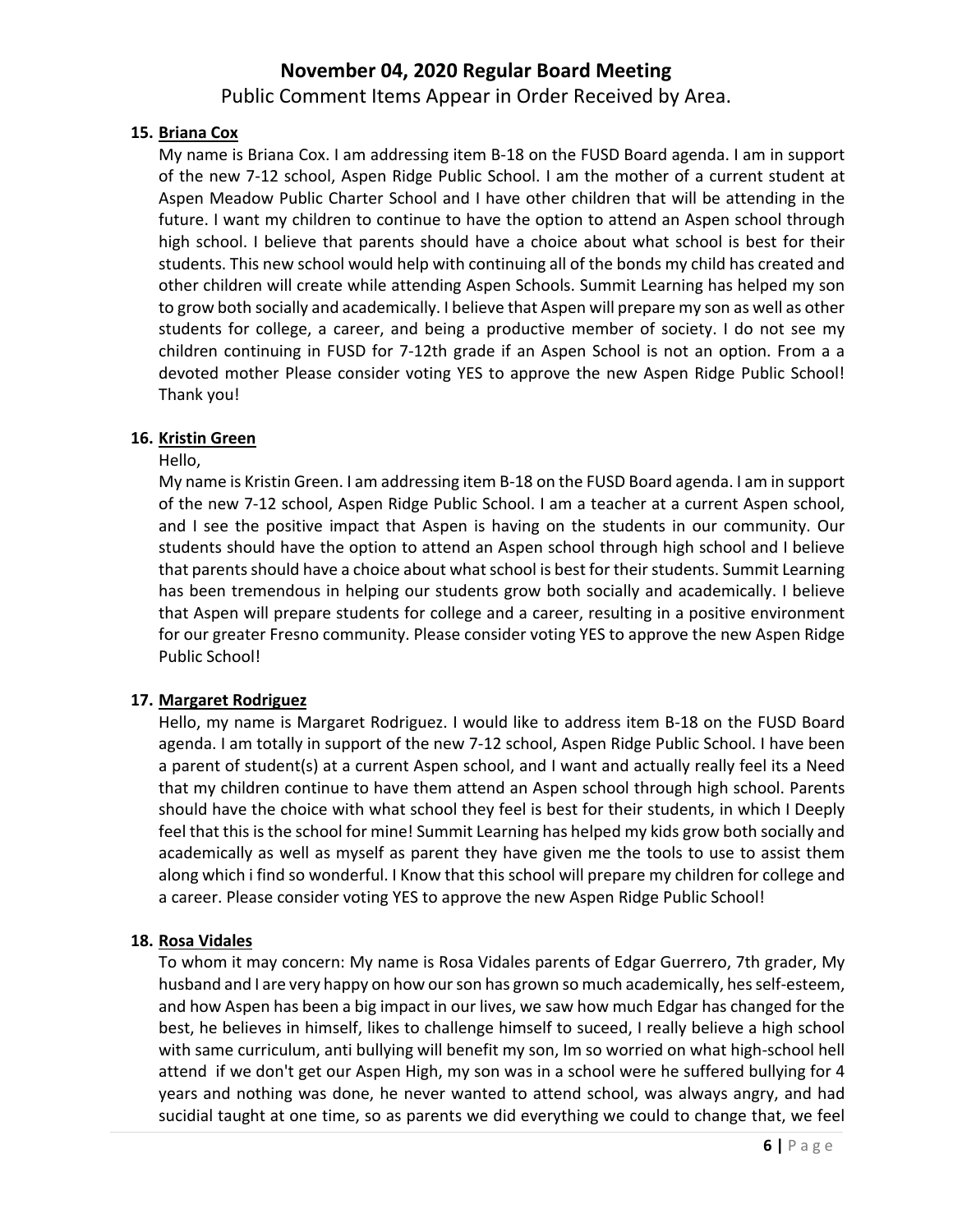Public Comment Items Appear in Order Received by Area.

we did when he was accepted in Aspen Valley Prep, he became a new person with many goals, thankyou so much Aspen Valley Prep!

#### **19. Chasity Day**

In reference to agenda item B‐18, I Chastity Day would like to give my support for the opening of Aspen Ridge High School. I believe that now more than ever Fresno and the surrounding communities are looking for an acceptable alternative to traditional public school choices. The school would provide many current charter school students with the option of attending a charter high school and thus increase the likelihood of these students (who need alternative options) of attending college. This will help transform our community by preparing our students to succeed no matter how difficult their situations may be.

#### **20. M. Dildine**

I would like to speak in support of the charter application submitted by Aspen Ridge. I am the CEO for the Fresno Mission and the developer of the City Center campus where Aspen will be located. Aspen has been a valued partner working with the Fresno Mission in the past to serve students experiencing life insecurities. I will be available to answer any questions that Board has regarding the facility and the overall plans for City Center.

# **21. David & Moriah Turnbull**

#### Hello;

Our name is David & Moriah Turnbull. We are addressing item B‐18 on the FUSD Board agenda. We are in support of the new 7-12 school, Aspen Ridge Public School. We are parents of 2 students at a current Aspen school, and we want our children to continue to have the option to attend an Aspen school through high school. We believe that parents should have a choice about what school is best for their children. Summit Learning has helped our children to grow both socially and academically. We believe that Aspen will prepare our children for college and a career. Please consider voting YES to approve the new Aspen Ridge Public School!

# **22. Cecilia Garcia**

#### Good evening,

I'd like to take a brief moment to talk about what an amazing opportunity Aspen Ridge Highschool will be to our community students. Many of our students and parents have asked for a highschool for years. The student's are educated to be leaders in our community. What better way than to finish their highschool years with the same goal in mind. We have amazing staff to help them develop skills that will be so beneficial for their adulthood. The plans that have been brought up sound amazing and I'm sure students will graduate to be amazing adults with some college credits. This is amazing to be ahead of the game as a highschool graduate. I support and would love to see Aspen Ridge Highschool blossom in our community.

# **23. Laura Drury**

# Hello,

My name is Laura Drury. I am addressing item B‐18 on the FUSD Board Agenda. I am very much in support of the new 7‐12, Aspen Ridge Public High School. I have been a parent and employee with Aspen Public Schools for 15 years. My children were privileged to attend this school during their K‐8th grade years and made life long memories and friends. Unfortunately they did not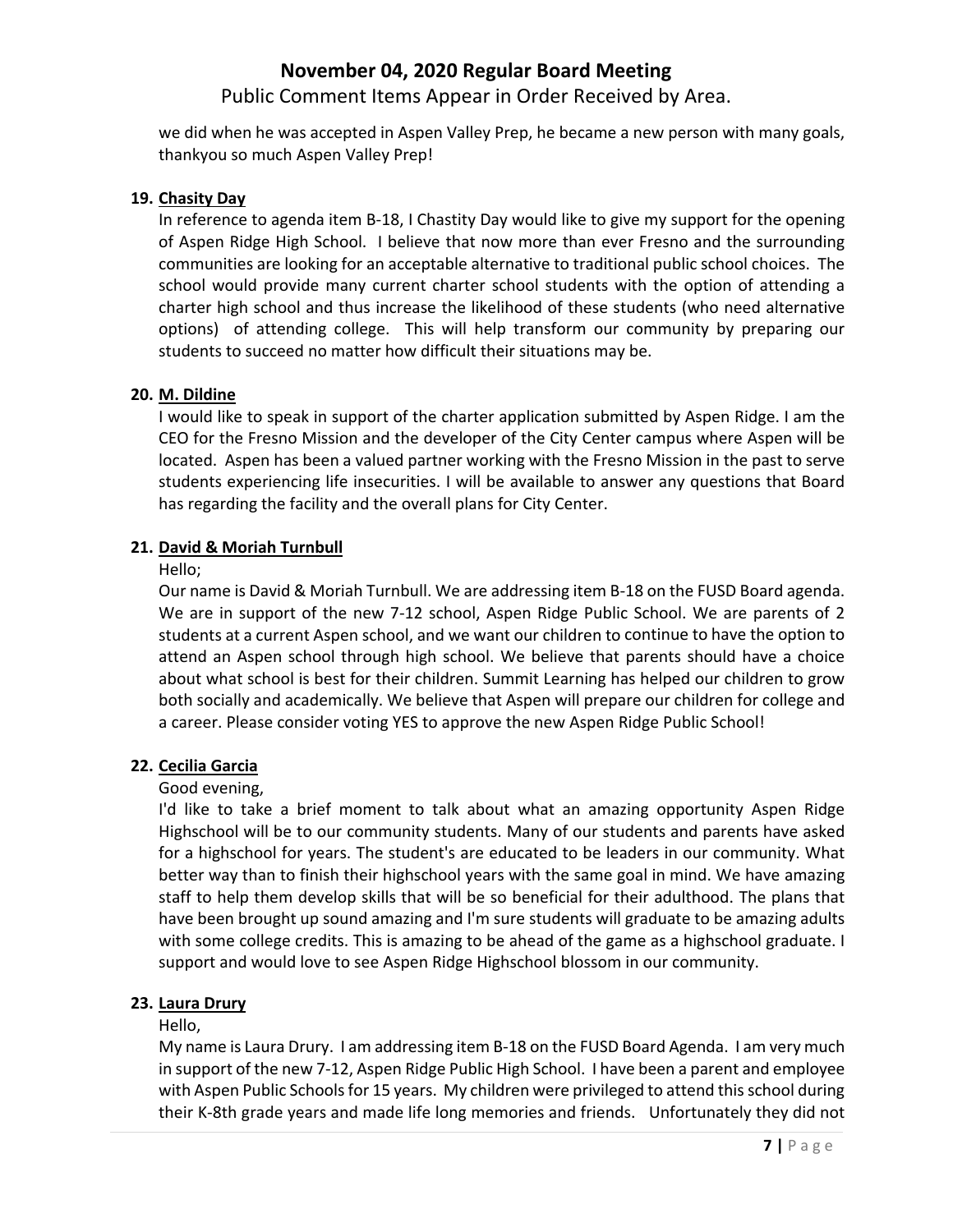Public Comment Items Appear in Order Received by Area.

have the opportunity to continue as Aspen Public Schools did not offer a high school at the time. We had to make alternate arrangements.

As a school registrar I can tell you that I hear firsthand, over the years, from many families how much they wish we had a high school. I've talked with countless families about what options are available to them, to continue with a similar charter school feel. This is what many parents want. Our school has much to offer and our students would love the opportunity to continue their education in the same school, alongside their friends, and be able to graduate together, from K‐12th. This is very important to kids. I believe families want and should be offered the opportunity to choose their child's educational path. Aspen Public Schools is a strong program with a great track record. Aspen Ridge High School promises to be a unique program and will help our kids have great success! Please approve the petition for Aspen Ridge Public School! It's been a long time coming.

# **24. Caleb Carr**

Greetings, my name is Caleb Carr and I support the opening of Aspen Ridge Public School, agenda item B‐18.

I have been the music teacher with Aspen Public Schools for the past two and a half years. For the duration of my time, the Aspen team has been an excellent place to work. The administration, teachers, and staff are supportive and care immensely about the families we serve. Aspen moved quickly to adopt distance learning last Spring when the Covid‐19 shutdowns began, which is just one way that Aspen has proved to be relentlessly creative and student‐focused. The opening of Aspen Ridge will give our community a great choice for quality education and leadership development.

# **25. Ceveda Crayton‐Hooks**

My name is Ceveda Crayton‐Hooks. I am addressing item B‐18 on the FUSD Board agenda. I am in support of the new 7‐12 school, Aspen Ridge Public School. I am a parent of Jaedyn Hooks at a current Aspen school, and I want her to continue to have the option to attend an Aspen school through high school. She has been attending since she started TK. I believe that parents should have a choice about what school is best for their students. Summit Learning is helping my daughter to grow both socially and academically. I believe that Aspen will prepare my daughter for college and a career. Please consider voting YES to approve the new Aspen Ridge Public School!

# **26. Hilary Witts**

Dear trustees,

At Aspen Public Schools, our vision is to "transform the community by developing exceptional leaders." We know that our 21st century learners do not learn the same way as we did and in the traditional education system are not being prepared for 21st century careers. With this, in 2016 our middle school‐Aspen Valley Prep, was chosen and embarked on a journey of personalized learning with 21st century skills using the Summit learning model and curriculum with a cohort of 120 schools from across the USA.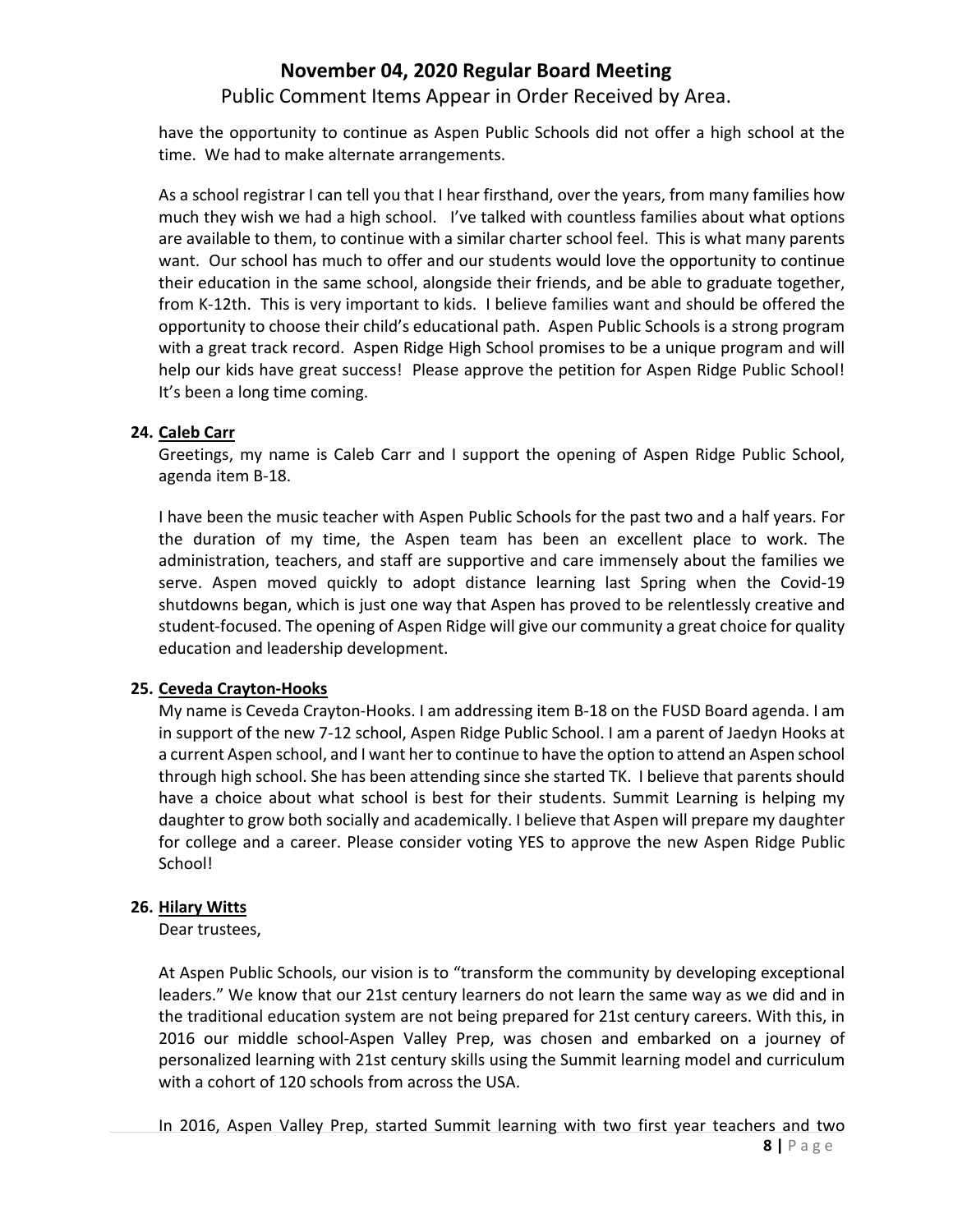# Public Comment Items Appear in Order Received by Area.

provisional intern teachers to 77 students. When the students were taught with real‐world projects, learning 21st century cognitive skills, individualized pathways, 1:1 mentorship and opportunities to learn from failures, they soared. Our first year, we saw an 11% increase in Math and 10% increase in ELA on the SBAC.

In my thirteen years of teaching, I had never seen a curriculum or program make that big of a gain in a single year. Since then, Aspen Valley Prep's, SBAC scores from 2019 beat the state scores in ELA in 6th‐8th grade, and Math in 6th and 7th grades. Data you can see within our petition. Qualitatively, we have noticed that our students are curious, self-aware, and have a sense of purpose in middle school with very little discipline coming from our middle school grades..

I've also seen this program support the teachers with incredible professional developments, resources, lesson **(250‐word limit reached).**

#### **27. Nancy Alvarez**

#### Hi!

My name is Nancy Alvarez, School Outreach and Homeless Liaison and former FUSD Community Liaison and can't wait to be part of the Aspen Ridge High School team, who loves the vision of empowering students to become community leaders. We need this in Fresno, we need to support and offer hope to students 7‐12th grade whose minds are connected to what the community and world is negatively offering and redirect them to a positive, safe, "yes you can!" environment and become the best leaders in the nation. I believe all this can be accomplished, but we need your help and support. We are committed to advance and make Aspen Ridge the best High School with all the guidelines and procedures we need to follow.

# **28. Kristine Nagamine**

My name is Kristine Nagamine. I am addressing item B‐18 on the FUSD Board agenda. I am in support of the new 7-12 school, Aspen Ridge Public School. I have been a teacher at a current Aspen school, Aspen Valley Prep, for the past five years, and I definitely want my students to continue to have the option to attend an Aspen school through high school. I believe that all parents should have a choice about what school is best for their students. I have personally witnessed Summit Learning helping the students who I have taught to grow both socially and academically. The growth they have achieved has been measurable and has surpassed all expectations. I strongly believe that Aspen will prepare students for college and a career. Please consider voting YES to approve the new Aspen Ridge Public School! Thank you for your consideration in this matter.

# **29. Buffy Hooks**

My name is Buffy Hooks. I am addressing item B‐18 on the FUSD Board agenda. I am in support of the new 7‐12 school, Aspen Ridge Public School. I am a staff member at a current Aspen school, and I work with some pretty amazing people that truly care and value the students education. I also have a child that attends the school as well. I couldn't have asked for a better educational opportunity for my child to continue to have the option to attend an Aspen school through high school. Summit Learning has helped my child to grow both socially and academically. I believe that Aspen will prepare my student for college and a career. Please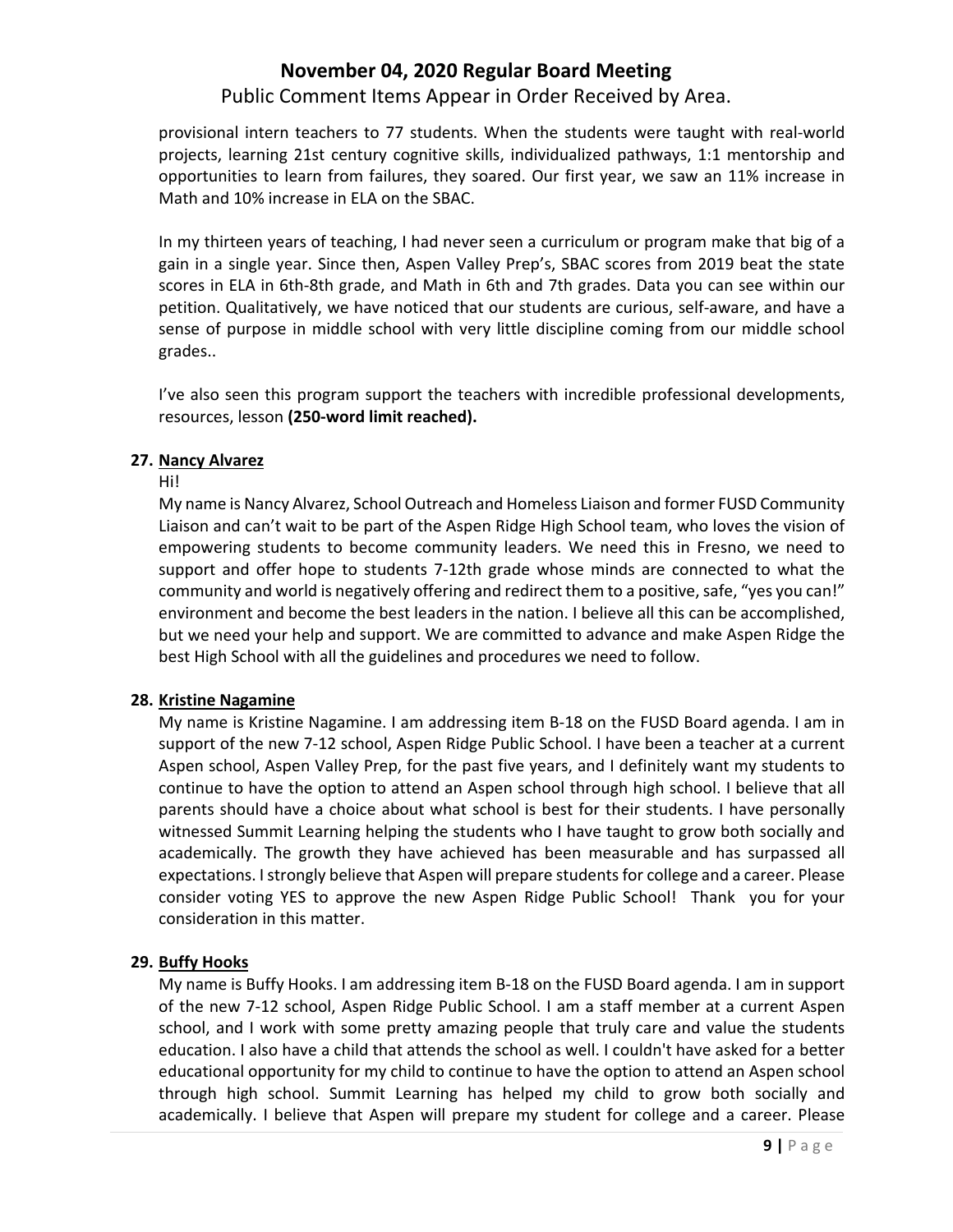Public Comment Items Appear in Order Received by Area.

consider voting YES to approve the new Aspen Ridge Public School!

## **30. Robert Phillips**

My name is Robert Phillips, I am addressing item B‐18 on the FUSD Board agenda. I am in support of the new 7-12 school, Aspen Ridge Public School. I have been a parent of student(s) at a current Aspen school, and I want my student to continue to have the option to attend an Aspen school through high school. I believe that parents should have a choice about what school is best for their students. Summit Learning has helped my student to grow both socially and academically. I believe that Aspen will prepare my student for college and a career., And I also truly believe that a child should feel comfortable with his surroundings and general school environment. My son has prospered greatly in his education, character, and motivation ithrough Aspen valley prep. I know good teachers are alwaysthinking about what might be best for students with their individuality and individual needs, and there are some awesome teachers and pepe's in fresno unified school district, and I know that putting kids first, is of utmost paramount to teachers. That is in all humble honesty that I ask that Aspen valley prep, be able to further advance education through highschool. I believe variety, choice, and creative solutions are what makes our country and people unique, and wonderful in every way possible. It's the freedom of option to find ways that nurture each individual chid to reach new heights of brilliance, creativity, and the passion to pursue their potential and dream's **(250‐word limit reached)**.

#### **31. Maria Arellano**

My name is Maria Arellano, I am addressing item B‐18 on the FUSD Board agenda. I am in support of the new 7-12 school, Aspen Ridge Public School. I have been a parent of student(s) at a current Aspen school, and I want my student to continue to have the option to attend an Aspen school through high school. I believe that parents should have a choice about what school is best for their students. Summit Learning has helped my student to grow both socially and academically. I believe that Aspen will prepare my student for college and a career. Please consider voting YES to approve the new Aspen Ridge Public School!

# **32. Lisa Taylor**

# To: FUSD Board of Trustees

I am addressing item B‐18 on the FUSD Board agenda. I am in support of the new 7‐12 school, Aspen Ridge Public School. I am the school site director of Aspen Meadow Public School, and I want to see students continue to have the option to attend an Aspen school through high school. I believe that parents should have a choice about what school is best for their students. Summit Learning has helped our students grow both socially and academically. I believe that Aspen will prepare students for college and a career. Please consider voting YES to approve the new Aspen Ridge Public School! Thank you for your consideration.

# **33. Alana Amezcua**

#### Good evening!

I hope this emails find you all well. The reason for this email is to express my support for the 7‐ 12 Aspen Ridge Public School. My child has been attending Aspen Valley Prep for two years and she'slearned a lot through the faculty and staff. My daughter has exceeded in her reading levels amongst other subjects. We love that our child can grow with the same staff and friends and